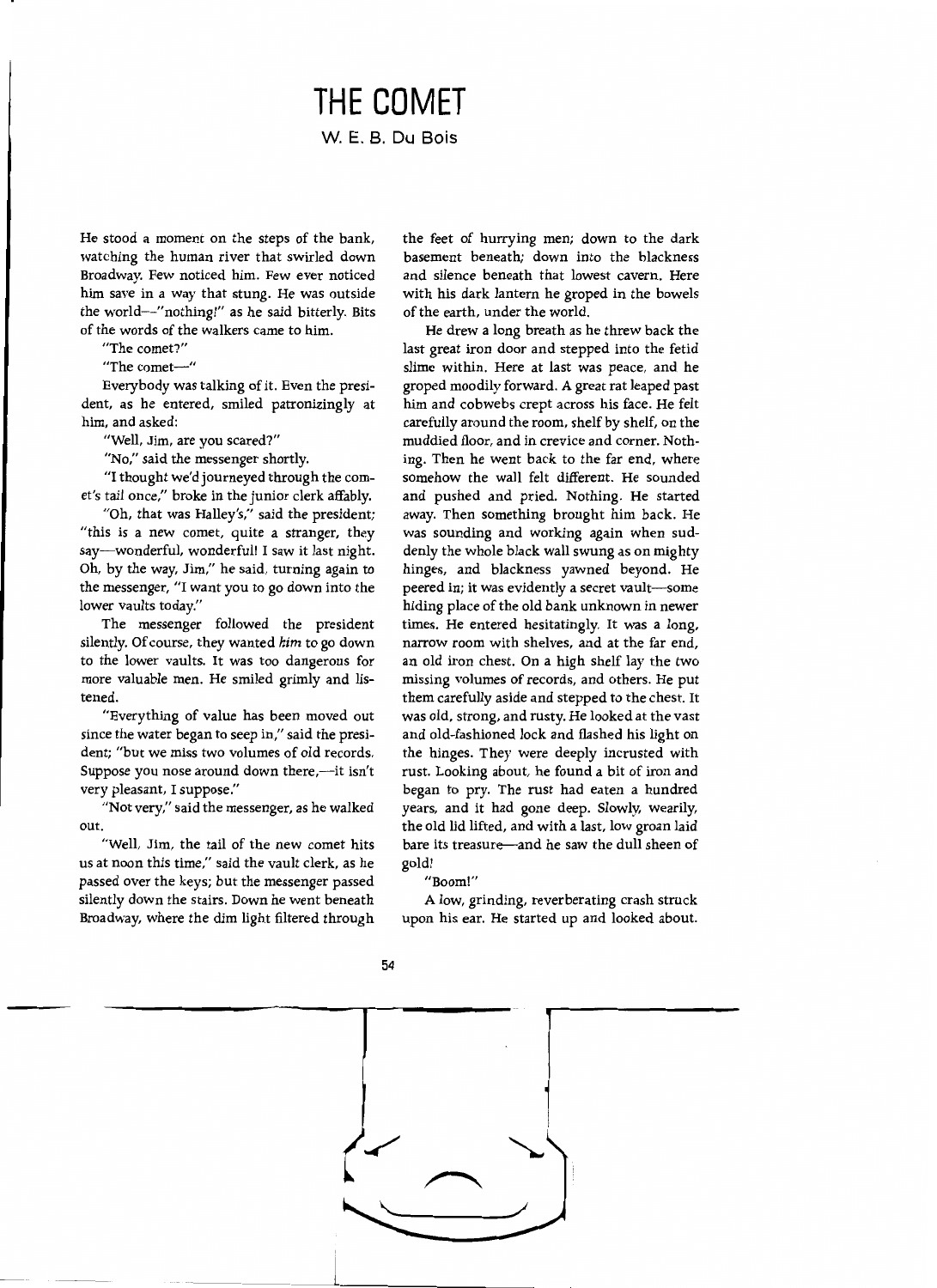All was black and still. He groped for his light and swung it about him. Then he knew! The great stone door had swung to. He forgot the gold and looked death squarely in the face. Then with a sigh he went methodically to work. The cold sweat stood on his forehead; but he searched, pounded, pushed, and worked until after what seemed endless hours his hand struck a cold bit of metal and the great door swung again harshly on its hinges, and then, striking against something soft and heavy, stopped. He had just room to squeeze through. There lay the body of the vault clerk, cold and stiff. He stared at it, and then felt sick and nauseated. The air seemed unaccountably foul, with a strong, peculiar odor. He stepped forward, clutched at the air, and fell fainting across the corpse.

He awoke with a sense of horror, leaped from the body, and groped up the stairs, calling to the guard. The watchman sat as if asleep, with the gate swinging free. With one glance at him the messenger hurried up to the sub-vault. In vain he called to the guards. His voice echoed and re-echoed weirdly. Up into the great basement he rushed. Here another guard lay prostrate on his face, cold and still. A fear arose in the messenger's heart. He dashed up to the cellar floor, up into the bank. The stillness of death lay everywhere and everywhere bowed, bent, and stretched the silent forms of men. The messenger paused and glanced about. He was not a man easily moved; but the sight was appalling! "Robbery and murder," he whispered slowly to himself as he saw the twisted, oozing mouth of the president where he lay half-buried on his desk. Then a new thought seized him: If they found him here alone--with all this money and all these dead men-what would his life be worth? He glanced about, tiptoed cautiously to a side door, and again looked behind. Quietly he turned the latch and stepped out into Wall Street.

How silent the street was! Not a soul was stirring, and yet it was high noon---Wall Street? Broadway? He glanced almost wildly up and down, then across the street, and as he looked,

a sickening horror froze in his limbs. With a choking cry of utter fright he lunged, leaned giddily against the cold building, and stared helplessly at the sight.

In the great stone doorway a hundred men and women and children lay crushed and twisted and jammed, forced into that great, gaping doorway like refuse in a can-as if in one wild, frantic rush to safety, they had rushed and ground themselves to death. Slowly the messenger crept along the walls, wetting his parched mouth and trying to comprehend, stilling the tremor in his limbs and the rising terror in his heart. He met a businessman, silkhatted and frock-coated, who had crept, too, along that smooth wall and stood now stone dead with wonder written on his lips. The messenger turned his eyes hastily away and sought the curb. A woman leaned wearily against the signpost, her head bowed motionless on her lace and silken bosom. Before her stood a streetcar, silent, and within-but the messenger but glanced and hurried on. A grimy newsboy sat in the gutter with the "last edition" in his uplifted hand: "Danger!" screamed its black headlines. "Warnings wired around the world. The Comet's tail sweeps past us at noon. Deadly gases expected. Close doors and windows. Seek the cellar." The messenger read and staggered on. Far out from a window above, a girl lay with gasping face and sleevelets on her arms. On a store step sat a little, sweet-faced girl looking upward toward the skies, and in the carriage by her lay-but the messenger looked no longer. The cords gave way-the terror burst in his veins, and with one great, gasping cry he sprang desperately forward and ran,---ran as only the frightened run, shrieking and fighting the air until with one last wail of pain he sank on the grass of Madison Square and lay prone and still.

When he rose, he gave no glance at the still and silent forms on the benches, but, going to a fountain, bathed his face; then hiding himself in a corner away from the drama of death, he quietly gripped himself and thought the



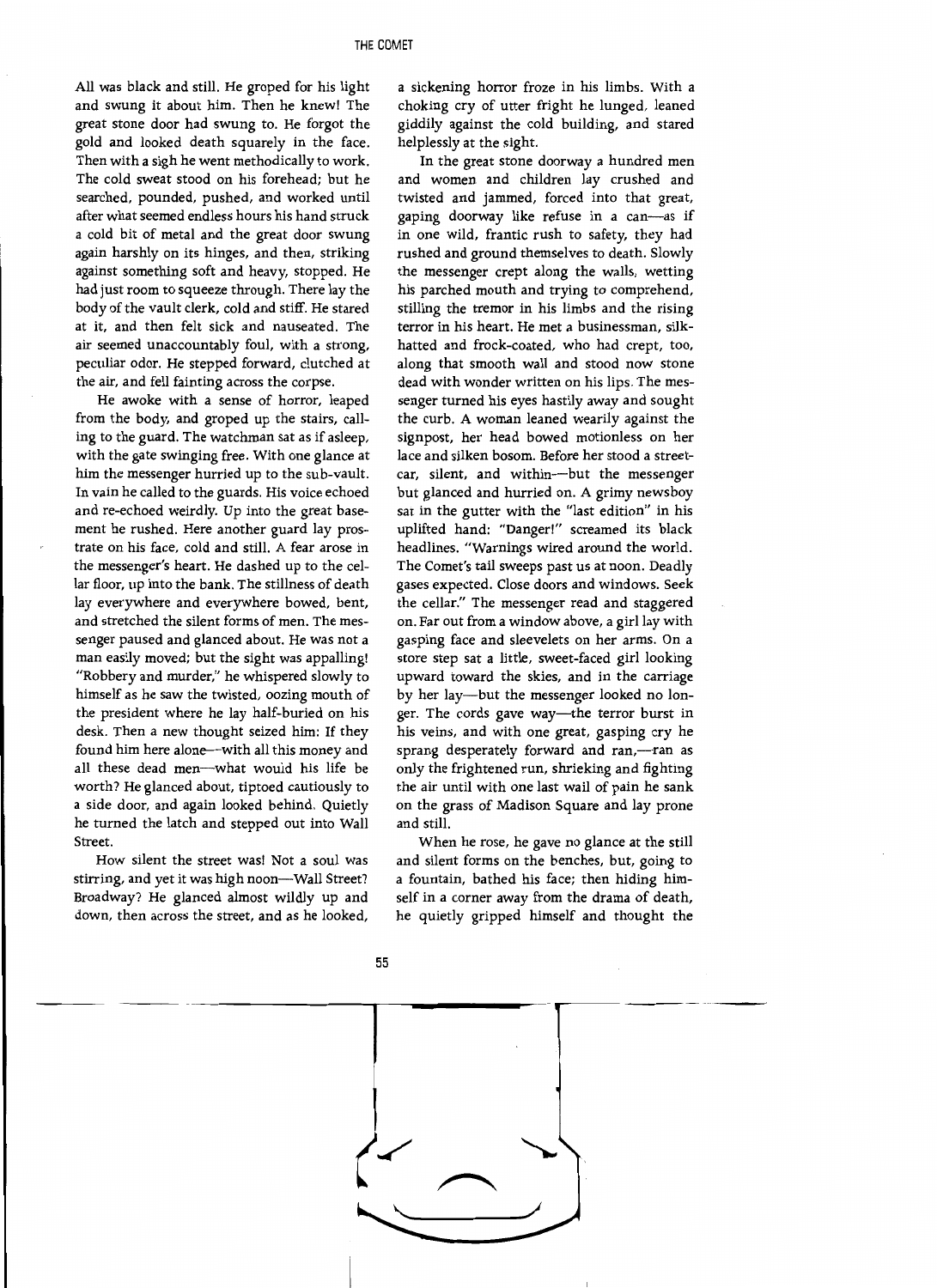thing through: The comet had swept the earth and this was the end. Was everybody dead? He must search and see.

He knew that he must steady himself and keep calm, or he would go insane. First he must go to a restaurant. He walked up Fifth Avenue to a famous hostelry and entered its gorgeous, ghost-haunted halls. He beat back the nausea, and, seizing a tray from dead hands, hurried into the street and ate ravenously, hiding to keep out the sights.

"Yesterday, they would not have served me," he whispered, as he forced the food down.

Then he started up the street,-looking, peering, telephoning, ringing alarms; silent, silent all. Was nobody---nobody---he dared not think the thought and hurried on.

Suddenly he stopped still. He had forgotten. My God! How could he have forgotten? He must rush to the subway—then he almost laughed. No-a car; if he could find a Ford. He saw one. Gently he lifted off its burden, and took his place on the seat. He tested the throttle. There was gas. He glided off, shivering, and drove up the street. Everywhere stood, leaned, lounged, and lay the dead, in grim and awful silence. On he ran past an automobile, wrecked and overturned; past another, filled with a gay party whose smiles yet lingered on their death-struck lips; on past crowds and groups of cars, pausing by dead policemen; at Forty-Second Street he had to detour to Park Avenue to avoid the dead congestion. He came back on Fifth Avenue at Fifty-Seventh and flew past the Plaza and by the park with its hushed babies and silent throng, until as he was rushing past Seventy-Second Street he heard a sharp cry, and saw a living form leaning wildly out an upper window. He gasped. The human voice sounded in his ears like the voice of God.

"Hello-hello-help, in God's name!" wailed the woman. "There's a dead girl in here and a man and-and see yonder dead men lying in the street and dead horses-for the love of God go and bring the officers. . .. " And the words trailed off into hysterical tears.

He wheeled the car in a sudden circle, running over the still body of a child and leaping on the curb. Then he rushed up the steps and tried the door and rang violently. There was a long pause, but at last the heavy door swung back. They stared a moment in silence. She had not noticed before that he was a Negro. He had not thought of her as white. She was a woman of perhaps twenty-five-rarely beautiful and richly gowned, with darkly golden hair, and jewels. Yesterday, he thought with bitterness, she would scarcely have looked at him twice. He would have been dirt beneath her silken feet. She stared at him. Of all the sorts of men she had pictured as coming to her rescue she had not dreamed of one like him. Not that he was not human, but he dwelt in a world so far from hers, so infinitely far, that he seldom even entered her thought. Yet as she looked at him curiously he seemed quite commonplace and usual. He was a tall, dark workingman of the better class, with a sensitive face trained to stolidity and a poor man's clothes and hands. His face was soft and slow and his manner at once cold and nervous, like fires long banked, but not out.

So a moment each paused and gauged the other; then the thought of the dead world without rushed in and they started toward each other.

"What has happened?" she cried. "Tell me! Nothing stirs. All is silence! I see the dead strewn before my window as winnowed by the breath of God,—and see . . ." She dragged him through great, silken hangings to where, beneath the sheen of mahogany and silver, a little French maid lay stretched in quiet, everlasting sleep, and near her a butler lay prone in his livery.

The tears streamed down the woman's cheeks and she clung to his arm until the perfume of her breath swept his face and he felt the tremors racing through her body.

"I had been shut up in my darkroom developing pictures of the comet which I took last night; when I came out-I saw the dead!



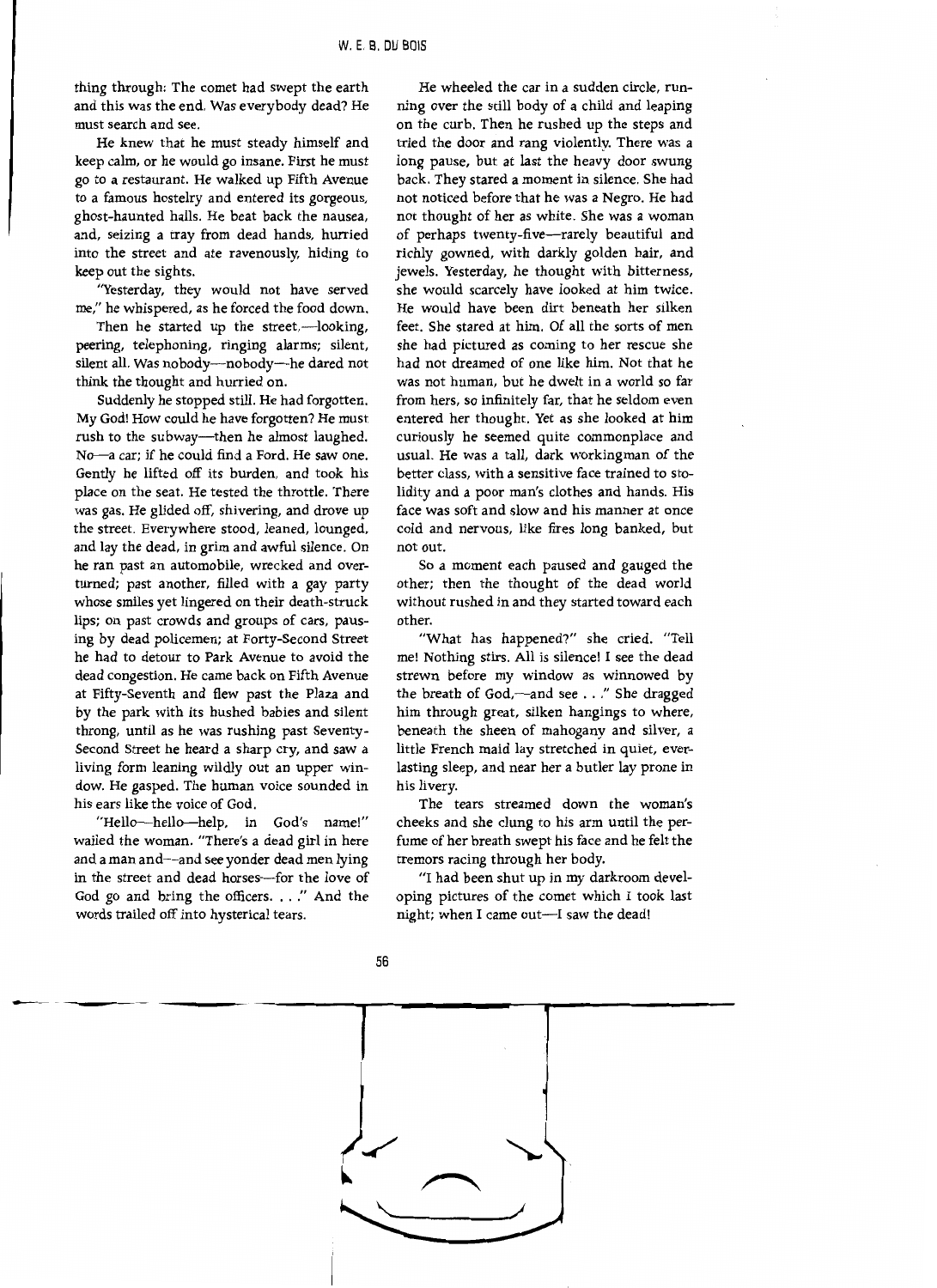"What has happened?" she cried again. He answered slowly:

"Something-comet or devil-swept across the earth this morning and-many are dead!"

"Many? Very many?"

"I have searched and I have seen no other living soul but you."

She gasped and they stared at each other. "My-father!" she whispered.

"Where is he?"

"He started for the office."

"Where is it?"

"In the Metropolitan Tower."

"Leave a note for him here and come."

Then he stopped.

"No," he said firmly-"first, we must go-to Harlem."

"Harlem!" she cried. Then she understood. She tapped her foot at first impatiently. She looked back and shuddered. Then she came resolutely down the steps.

"There's a swifter car in the garage in the court," she said.

"I don't know how to drive it," he said.

"I do," she answered.

In ten minutes they were flying to Harlem on the wind. The Stutz rose and raced like an airplane. They took the turn at llOth Street on two wheels and slipped with a shriek into l35th.

He was gone but a moment. Then he returned, and his face was gray. She did not look, but said:

"You have lost-somebody?"

"I have lost-everybody," he said, simply-" unless . . ."

He ran back and was gone several minuteshours they seemed to her.

"Everybody," he said, and he walked slowly back with something filmlike in his hand which he stuffed into his pocket.

"I'm afraid I was selfish," he said. But already the car was moving toward the park among the dark and lined dead of Harlem-the brown, still faces, the knotted hands, the homely garments, and the silence--the wild and haunting

silence. Out of the park, and down Fifth Avenue they whirled. In and out among the dead they slipped and quivered, needing no sound of bell or horn, until the great, square Metropolitan Tower hove in sight. Gently he laid the dead elevator boy aside; the car shot upward. The door of the office stood open. On the threshold lay the stenographer, and, staring at her, sat the dead clerk. The inner office was empty, but a note lay on the desk, folded and addressed but unsent:

*Dear Daughter:* 

*I've gone for a hundred-mile spin in Fred's new Mercedes. Shall not be back before dinner. I'll bring Fred with me.* 

J.B.H.

"Come," she cried nervously. "We must search the city."

Up and down, over and across, back again-on went that ghostly search. Everywhere was silence and death-death and silence! They hunted from Madison Square to Spuyten Duyvil; they rushed across the Williamsburg Bridge; they swept over Brooklyn; from the Battery and Morningside Heights they scanned the river. Silence, silence everywhere, and no human sign. Haggard and bedraggled they puffed a third time slowly down Broadway, under the broiling sun, and at last stopped. He sniffed the air. An odor-a smell-and with the shifting breeze a sickening stench filled their nostrils and brought its awful warning. The girl settled back helplessly in her seat.

"What can we do?" she cried.

It was his turn now to take the lead, and he did it quickly.

"The long-distance telephone--the telegraph and the cable--night rockets and then--flight!"

She looked at him now with strength and confidence. He did not look like men, as she had always pictured men; but he acted like one and she was content. In fifteen minutes



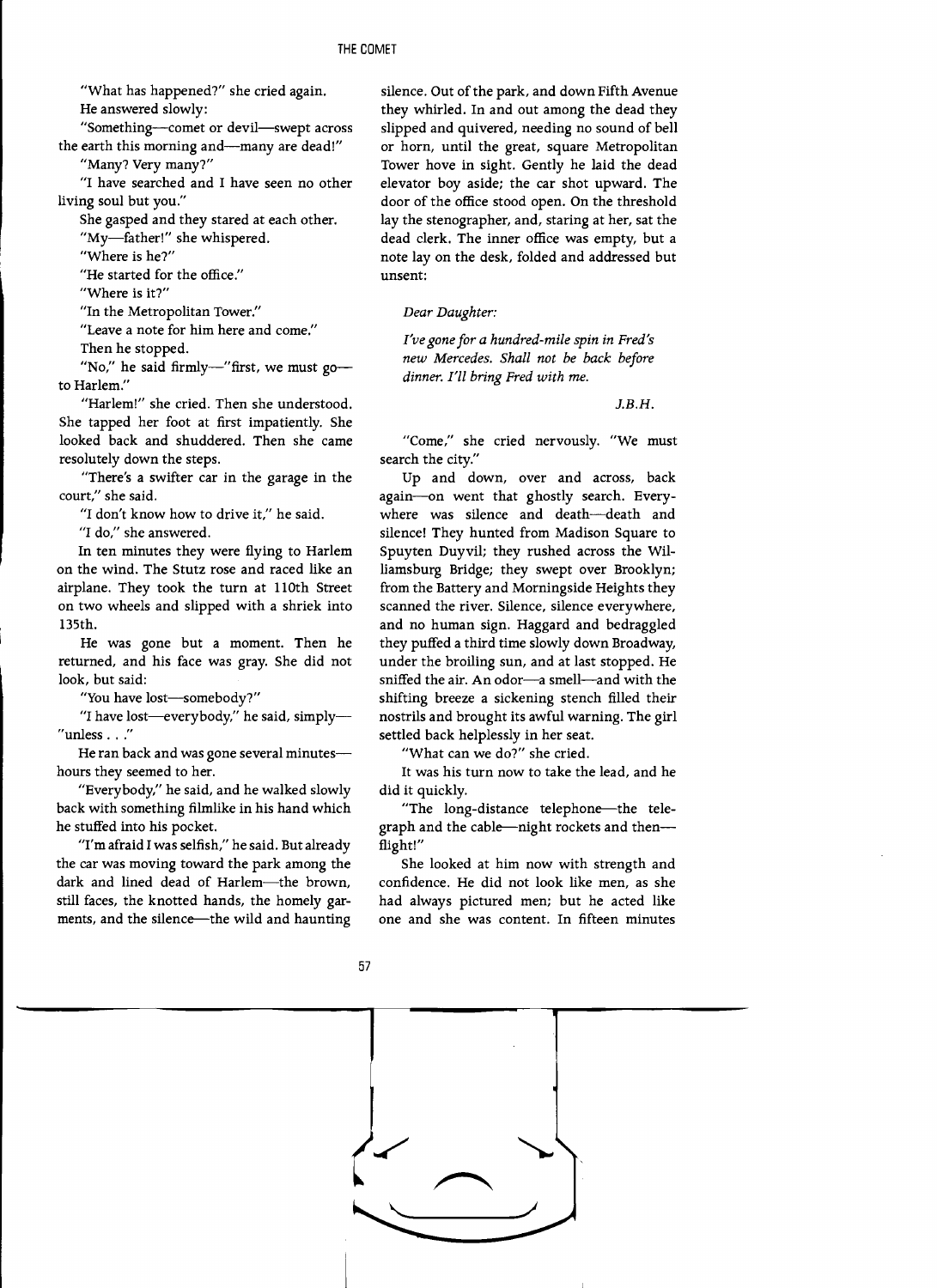they were at the central telephone exchange. As they came to the door he stepped quickly before her and pressed her gently back as he closed it. She heard him moving to and fro, and knew his burdens-the poor, little burdens he bore. When she entered, he was alone in the room. The grim switchboard flashed its metallic face in cryptic, sphinxlike immobility. She seated herself on a stool and donned the bright earpiece. She looked at the mouthpiece. She had never looked at one so closely before. It was wide and black, pimpled with usage; inert; dead; almost sarcastic in its unfeeling curves. It looked-she beat back the thought-but it looked,--it persisted in looking like--she turned her head and found herself alone. One moment she was terrified; then she thanked him silently for his delicacy and turned resolutely, with a quick intaking of breath.

"Hello!" she called in low tones. She was calling to the world. The world *must* answer. Would the world *answer?* Was the world ...

Silence!

She had spoken too low.

"Hello!" she cried, full-voiced.

She listened. Silence! Her heart beat quickly. She cried in clear, distinct, loud tones: "Hellohello-hello!"

What was that whirring? Surely---no---was it the click of a receiver?

She bent close, she moved the pegs in the holes, and called and called, until her voice rose almost to a shriek, and her heart hammered. It was as if she had heard the last flicker of creation, and the evil was silence. Her voice dropped to a sob. She sat stupidly staring into the black and sarcastic mouthpiece, and the thought came again. Hope lay dead within her. Yes, the cable and the rockets remained; but the world-she could not frame the thought or say the word. It was too mighty--too terrible! She turned toward the door with a new fear in her heart. For the first time she seemed to realize that she was alone in the world with a stranger, with something more than a stranger,---with a man alien in blood and culture--unknown,

perhaps unknowable. It was awful! She must escape-she must fly; he must not see her again. Who knew what awful thoughts-

She gathered her silken skirts deftly about her young, smooth limbs-listened, and glided into a side hall. A moment she shrank back: the hall lay filled with dead women; then she leaped to the door and tore at it, with bleeding fingers, until it swung wide. She looked out. He was standing at the top of the alley,silhouetted, tall and black, motionless. Was he looking at her or away? She did not know-she did not care. She simply leaped and ran-ran until she found herself alone amid the dead and the tall ramparts of towering buildings.

She stopped. She was alone. Alone! Alone on the streets-alone in the city-perhaps alone in the world! There crept in upon her the sense of deception-of creeping hands behind her back-of silent, moving things she could not see,-of voices hushed in fearsome conspiracy. She looked behind and sideways, started at strange sounds and heard still stranger, until every nerve within her stood sharp and quivering, stretched to scream at the barest touch. She whirled and flew back, whimpering like a child, until she found that narrow alley again and the dark, silent figure silhouetted at the top. She stopped and rested; then she walked silently toward him, looked at him timidly; but he said nothing as he handed her into the car. Her voice caught as she whispered:

"Not-that."

And he answered slowly: "No-not that!"

They climbed into the car. She bent forward on the wheel and sobbed, with great, dry, quivering sobs, as they flew toward the cable office on the east side, leaving the world of wealth and prosperity for the world of poverty and work. In the world behind them were death and silence, grave and grim, almost cynical, but always decent; here it was hideous. It clothed itself in every ghastly form of terror, struggle, hate, and suffering. It lay wreathed in crime and squalor, greed and lust. Only in its dread and awful silence was it like to death everywhere.



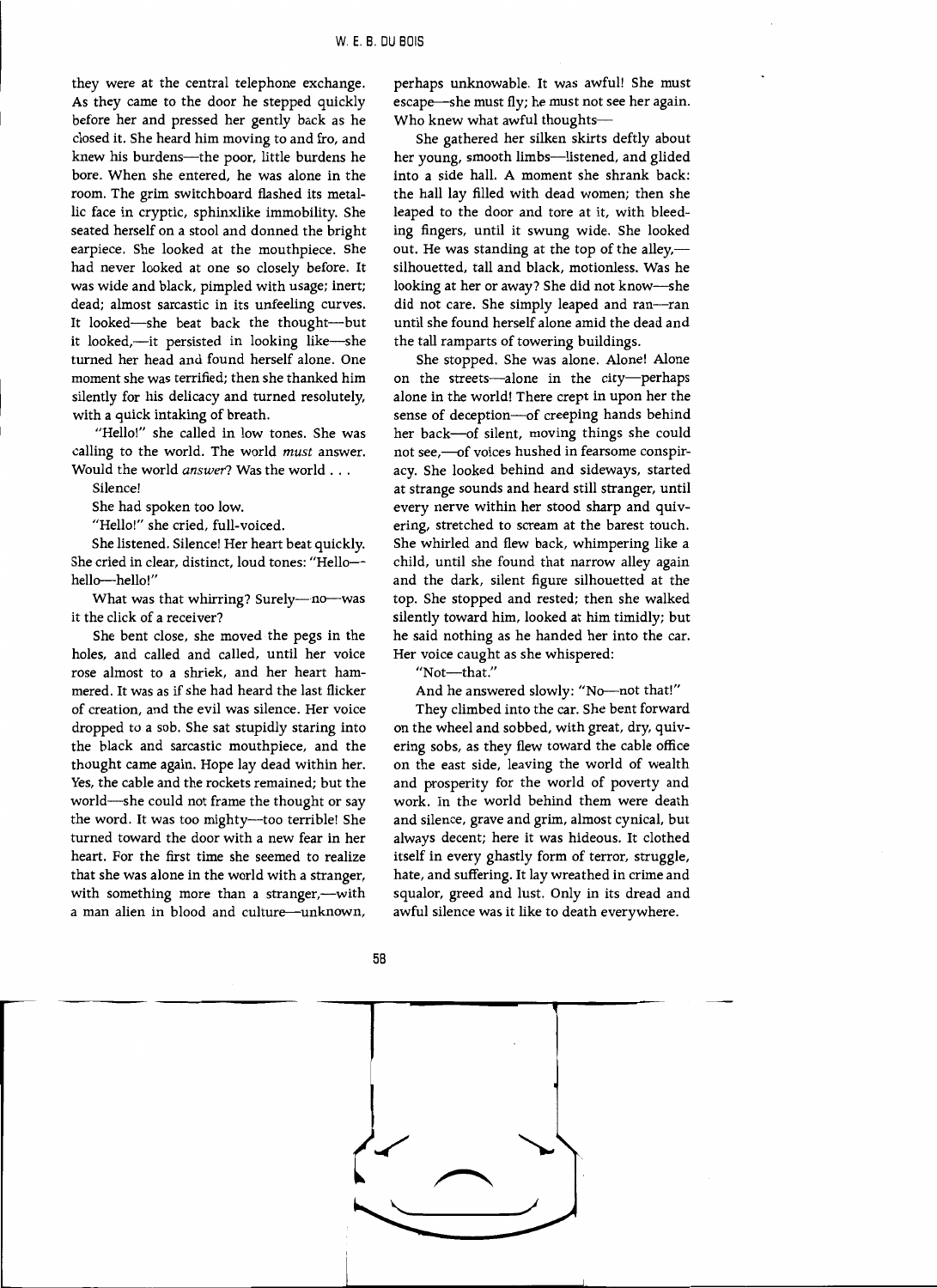Yet as the two, flying and alone, looked upon the horror of the world, slowly, gradually, the sense of all-enveloping death deserted them. They seemed to move in a world silent and asleep,---not dead. They moved in quiet reverence, lest somehow they wake these sleeping forms who had, at last, found peace. They moved in some solemn, worldwide *Friedhof,*  above which some mighty arm had waved its magic wand. All nature slept until-until, and quick with the same startling thought, they looked into each other's eyes-he, ashen, and she, crimson, with unspoken thought. To both, the vision of a mighty beauty-of vast, unspoken things, swelled in their souls; but they put it away.

Great, dark coils of wire came up from the earth and down from the sun and entered this low lair of witchery. The gathered lightnings of the world centered here, binding with beams of light the ends of the earth. The doors gaped on the gloom within. He paused on the threshold.

"Do you know the code?" she asked.

"I know the call for help--we used it formerly at the bank."

She hardly heard. She heard the lapping of the waters far below,-the dark and restless waters-the cold and luring waters, as they called. He stepped within. Slowly she walked to the wall, where the water called below, and stood and waited. Long she waited, and he did not come. Then with a start she saw him, too, standing beside the black waters. Slowly he removed his coat and stood there silently. She walked quickly to him and laid her hand on his arm. He did not start or look. The waters lapped on in luring, deadly rhythm. He pointed down to the waters, and said quietly:

"The world lies beneath the waters nowmay I go?"

She looked into his stricken, tired face, and a great pity surged within her heart. She answered in a voice clear and calm, "No."

Upward they turned toward life again, and he seized the wheel. The world was darkening to twilight, and a great, gray pall was falling

mercifully and gently on the sleeping dead. The ghastly glare of reality seemed replaced with the dream of some vast romance. The girl lay silently back, as the motor whizzed along, and looked half-consciously for the elf-queen to wave life into this dead world again. She forgot to wonder at the quickness with which he had learned to drive her car. It seemed natural. And then as they whirled and swung into Madison Square and at the door of the Metropolitan Tower she gave a low cry, and her eyes were great! Perhaps she had seen the elf-queen?

The man led her to the elevator of the tower and deftly they ascended. In her father's office they gathered rugs and chairs, and he wrote a note and laid it on the desk; then they ascended to the roof and he made her comfortable. For a while she rested and sank to dreamy somnolence, watching the worlds above and wondering. Below lay the dark shadows of the city and afar was the shining of the sea. She glanced at him timidly as he set food before her and took a shawl and wound her in it, touching her reverently, yet tenderly. She looked up at him with thankfulness in her eyes, eating what he served. He watched the city. She watched him. He seemed very human,--very near now.

"Have you had to work hard?" she asked softly.

"Always," he said.

"I have always been idle," she said. "I was rich."

"I was poor," he almost echoed.

"The rich and the poor are met together," she began, and he finished:

"The Lord is the Maker of them all."

"Yes," she said slowly; "and how foolish our human distinctions seem-now," looking down to the great dead city stretched below, swimming in unlightened shadows.

"Yes-I was not-human, yesterday," he said.

She looked at him. "And your people were not my people," she said; "but today ... " She paused. He was a man,-no more; but he was in some larger sense a gentleman,-sensitive,



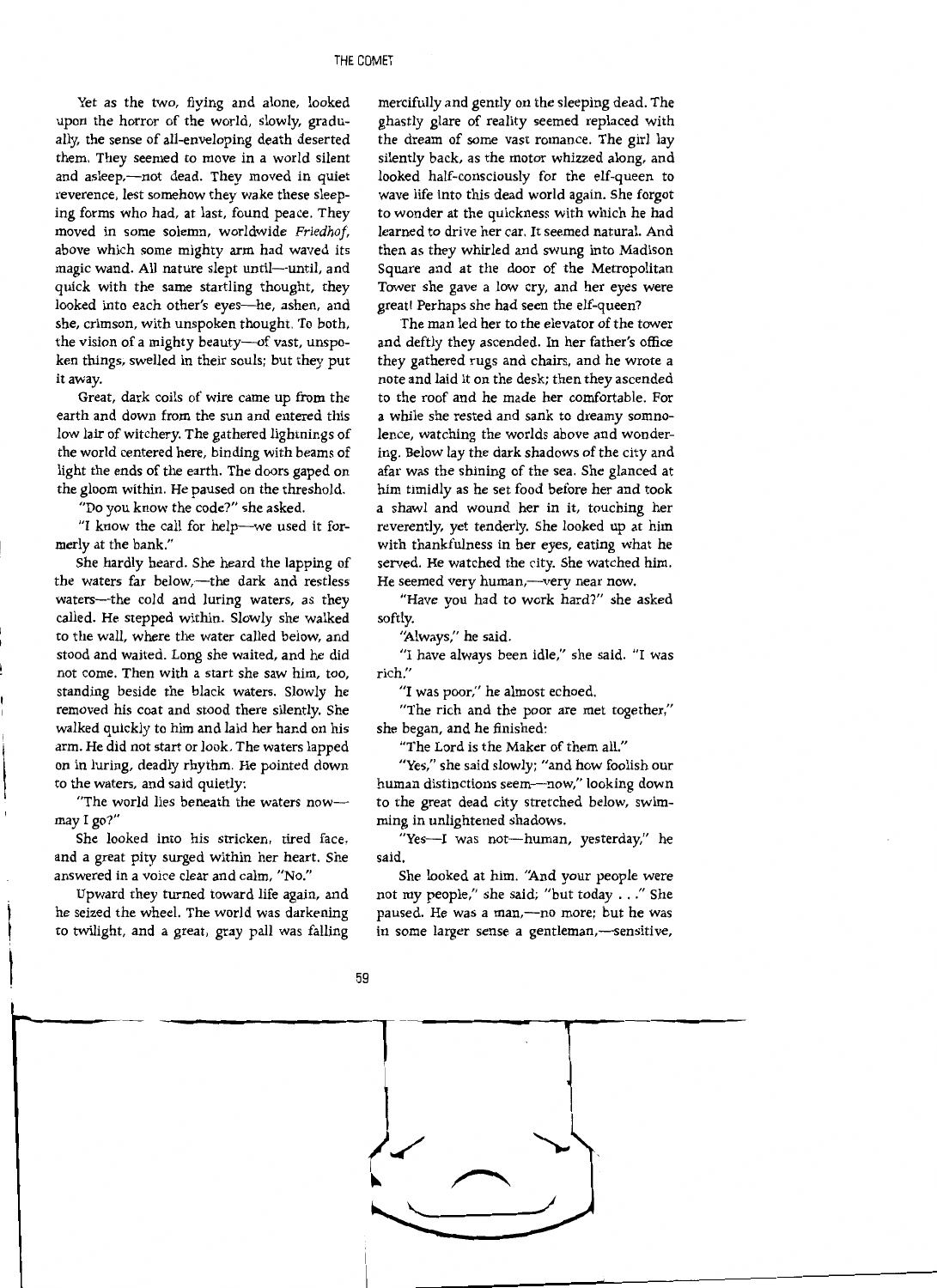kindly, chivalrous, everything save his hands and-his face. Yet yesterday . . .

"Death, the leveler!" he muttered.

"And the revealer," she whispered gently, rising to her feet with great eyes. He turned away, and after fumbling a moment sent a rocket into the darkening air. It arose, shrieked, and flew up, a slim path of light, and scattering its stars abroad, dropped on the city below. She scarcely noticed it. A vision of the world had risen before her. Slowly the mighty prophecy of her destiny overwhelmed her. Above the dead past hovered the Angel of Annunciation. She was no mere woman. She was neither high nor low, white nor black, rich nor poor. She was primal woman; mighty mother of all men to come and Bride of Life. She looked upon the man beside her and forgot all else but his manhood, his strong, vigorous manhood-his sorrow and sacrifice. She saw him glorified. He was no longer a thing apart, a creature below, a strange outcast of another clime and blood, but her Brother Humanity incarnate, Son of God and great All-Father of the race to be.

He did not glimpse the glory in her eyes, but stood looking outward toward the sea and sending rocket after rocket into the unanswering darkness. Dark-purple clouds lay banked and billowed in the west. Behind them and all around, the heavens glowed in dim, weird radiance that suffused the darkening world and made almost a minor music. Suddenly, as though gathered back in some vast hand, the great cloud-curtain fell away. Low on the horizon lay a long, white star-mystic, wonderful! And from it fled upward to the pole, like some wan bridal veil, a pale, wide sheet of flame that lighted all the world and dimmed the stars.

In fascinated silence the man gazed at the heavens and dropped his rockets to the floor. Memories of memories stirred to life in the dead recesses of his mind. The shackles seemed to rattle and fall from his soul. Up from the crass and crushing and cringing of his caste leaped the lone majesty of kings long dead. He arose within the shadows, tall, straight, and stern,

with power in his eyes and ghostly scepters hovering to his grasp. It was as though some mighty Pharaoh lived again, or curled Assyrian lord. He turned and looked upon the lady, and found her gazing straight at him.

Silently, immovably, they saw each other face to face-eye to eye. Their souls lay naked to the night. It was not lust; it was not love--it was some vaster, mightier thing that needed neither touch of body nor thrill of soul. It was a thought divine, splendid.

Slowly, noiselessly, they moved toward each other-the heavens above, the seas around, the city grim and dead below. He loomed from out the velvet shadows vast and dark. Pearl-white and slender, she shone beneath the stars. She stretched her jeweled hands abroad. He lifted up his mighty arms, and they cried each to the other, almost with one voice, "The world is dead."

"Long live the $-$ "

"Honk! Honk!" Hoarse and sharp the cry of a motor drifted clearly up from the silence below. They started backward with a cry and gazed upon each other with eyes that faltered and fell, with blood that boiled.

"Honk! Honk! Honk! Honk!" came the mad cry again, and almost from their feet a rocket blazed into the air and scattered its stars upon them. She covered her eyes with her hands, and her shoulders heaved. He dropped and bowed, groped blindly on his knees about the floor. A blue flame spluttered lazily after an age, and she heard the scream of an answering rocket as it flew.

Then they stood still as death, looking to opposite ends of the earth.

"Clang-crash-clang!"

The roar and ring of swift elevators shooting upward from below made the great tower tremble. A murmur and babel of voices swept in upon the night. All over the once-dead city the lights blinked, flickered, and flamed; and then with a sudden clanging of doors the entrance to the platform was filled with men, and one with white and flying hair rushed to the girl